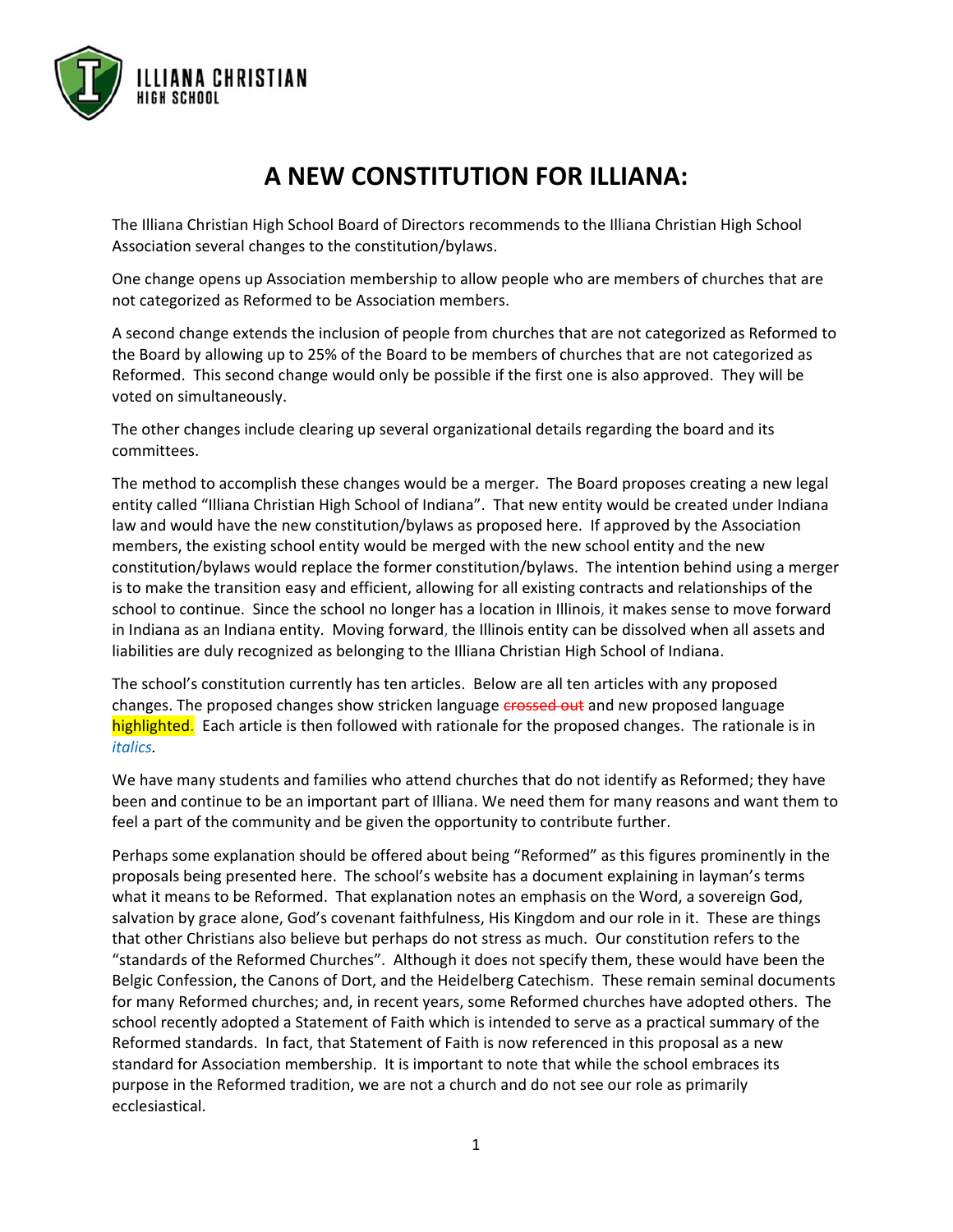**\* \* \* \* \***

# **CONSTITUTION OF THE ASSOCIATION OF ILLIANA CHRISTIAN HIGH SCHOOL OF INDIANA**

#### **ARTICLE I – NAME**

The Association shall be known as the Association of Illiana Christian High School of Indiana.

*Article I would simply reflect a name change to distinguish the new entity from the old.*

## **ARTICLE II – PURPOSE**

The purpose of the Association shall be to establish and maintain a school for Christian secondary education whose basis, in all its workings and teachings, shall be the Bible as the inspired, infallible Word of God, to which such an interpretation be given as is in conformity with the standards of the Reformed Churches.

*Article II would not change. The board was very intentional about making sure that the proposed changes do not alter the purpose of the school.*

## **ARTICLE III – MEMBERSHIP**

All those who endorse the purpose of the Association as set forth in Article II of the Constitution and are members of churches holding to the Reformed Standards are entitled to membership.

- B. In addition, they must be parents or guardians of a child or children attending the school or make an annual contribution of \$10.00 or more to any established fund of the Association.
- C. In addition, they must be adults, not enrolled in a high school.

Association members are school supporters who:

- 1. Are committed to Biblical, Christ-centered education
- 2. Are members of a Christian, evangelical, Biblically-based church
- 3. Contribute at least \$10.00 within the past year, pay tuition, or are employees of the school
- 4. Agree with and pledge to support Illiana's Statement of Faith, Constitution, and the school's mission
- 5. Are adults and not enrolled in high school

*Article III would be completely changed. Association membership is redefined. Notably, instead of requiring membership in a Reformed church, membership must be in a Christian, evangelical, Biblicallybased church. Additionally, a member would have to support the school's Statement of Faith (published on the school's website) as well as, of course, this constitution and the school's mission. Also, it has always been that one must be a donor or tuition payer, but this would add school staff to Association membership even if they were not donors or tuition payers.*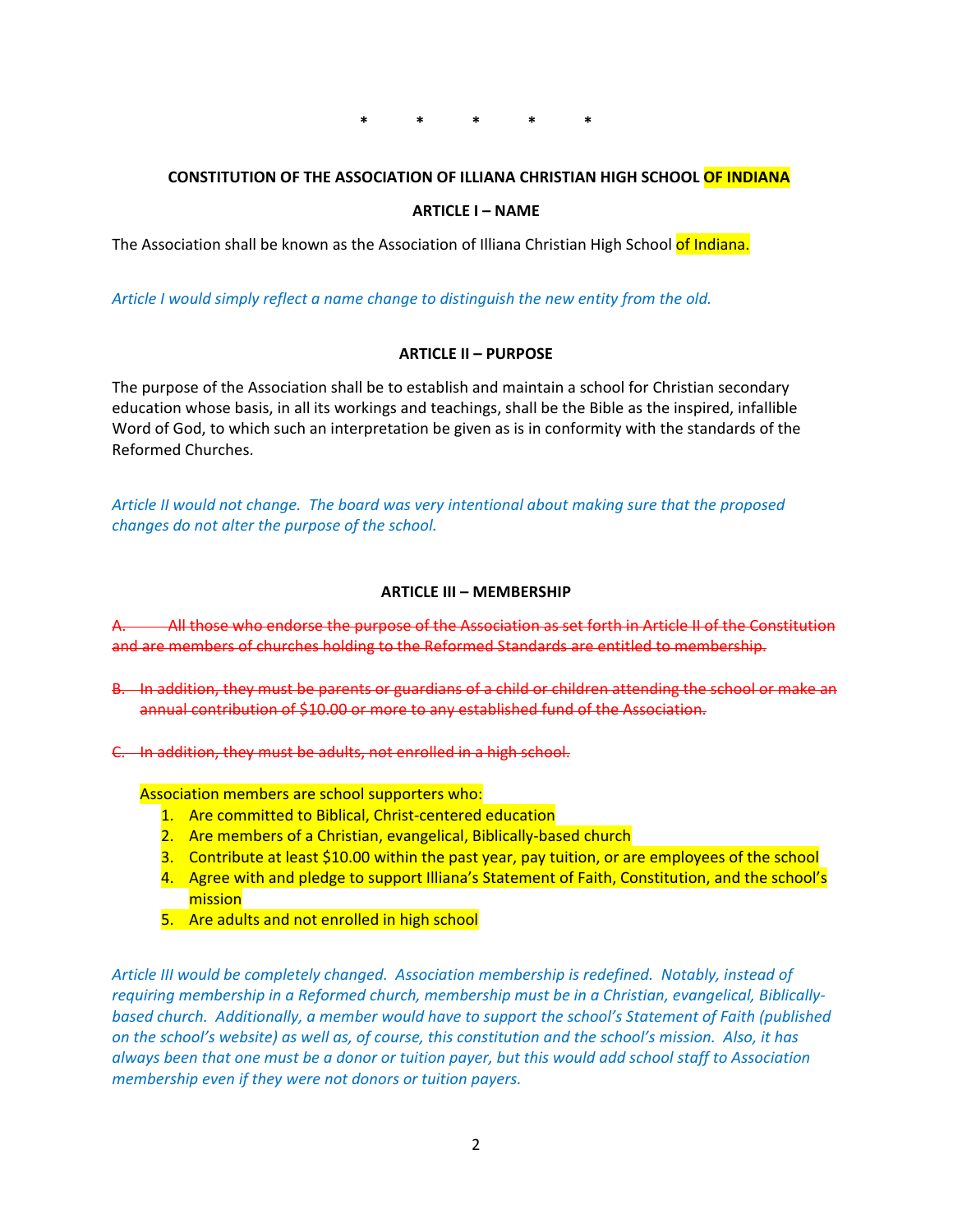*We want to make clear that our main intent here is to deliberately open Illiana up to involvement and influence from people who do not attend a Reformed church. For our entire 75-year history Illiana has been exclusively Reformed as an Association. In many other Christian schools in the Reformed tradition, including many in our own community, there is opportunity for at least some people from non-Reformed churches to be members. At Illiana there is none.*

*This proposed change would make it possible for some of Illiana's long-time supporters and parents who are not members of a Reformed congregation to remain welcome here by allowing them to vote on Association matters. We believe Illiana would be a richer, stronger, more viable and vibrant institution if we gave some opportunity for ownership to the broader Christian community.*

# **ARTICLE IV – BOARD OF DIRECTORS**

- A. The Board of Directors of the Association shall be composed of eighteen sixteen members. The Board of Directors shall establish a regular meeting date and shall meet once a month. Two-thirds of the members shall constitute a quorum.
- B. The Board President will appoint, with the approval of the full Board, a Nominating Committee from among the current Board members. The Nominating Committee will select nominees that reflect balance in church size, location, and affiliation, home location, board and committee experience, and special skills. The Nominating Committee will also consider a nominee's capacity for leadership, reputation for wisdom, and their relationship to the school. The Nominating Committee will solicit suggestions for nominees from supporting churches before nominations are made.
- C. All nominees shall be Association members. They must also be communicant members of a Reformed church and in good standing. They must be members of a Christian, evangelical, Biblically-based church and in good standing. They shall use Christian schools for the education of their children at the primary and secondary levels, unless other arrangements are approved by the Board. 75% of the Board must be communicant members of a Reformed church.
- D. All nominations shall be submitted to the Board for final approval. Election of Board Members shall be held at the Annual Association Meeting.
- E. The Board of Directors shall be elected for a term of three years. A Director may serve two consecutive terms. An incumbent upon recommendation of the Board and approval by the Association may serve a second three-year term and run unopposed. If the Association would not approve the incumbent for a second term, the Board would appoint a successor.
- F. Vacancies occurring in the Board during the year may be filled by election by the Board. Nominees shall be selected as outlined in Section B. Tenure of office will be for the unexpired term of the member causing the vacancy.

*The proposed changes to Article IV are all part of the second proposal, not the first. This proposal would reduce the size of the board from 18 members down to 16. A board of 18 members is very*  large for a school of our size, and perhaps for a school of any size. More importantly, this article *would use some of the same language as proposed for Article III and then adds that 75% of the board would have to be from a Reformed church. As noted about Article III, we see a growing number of our traditional membership joining non-Reformed churches, and we want them to be able*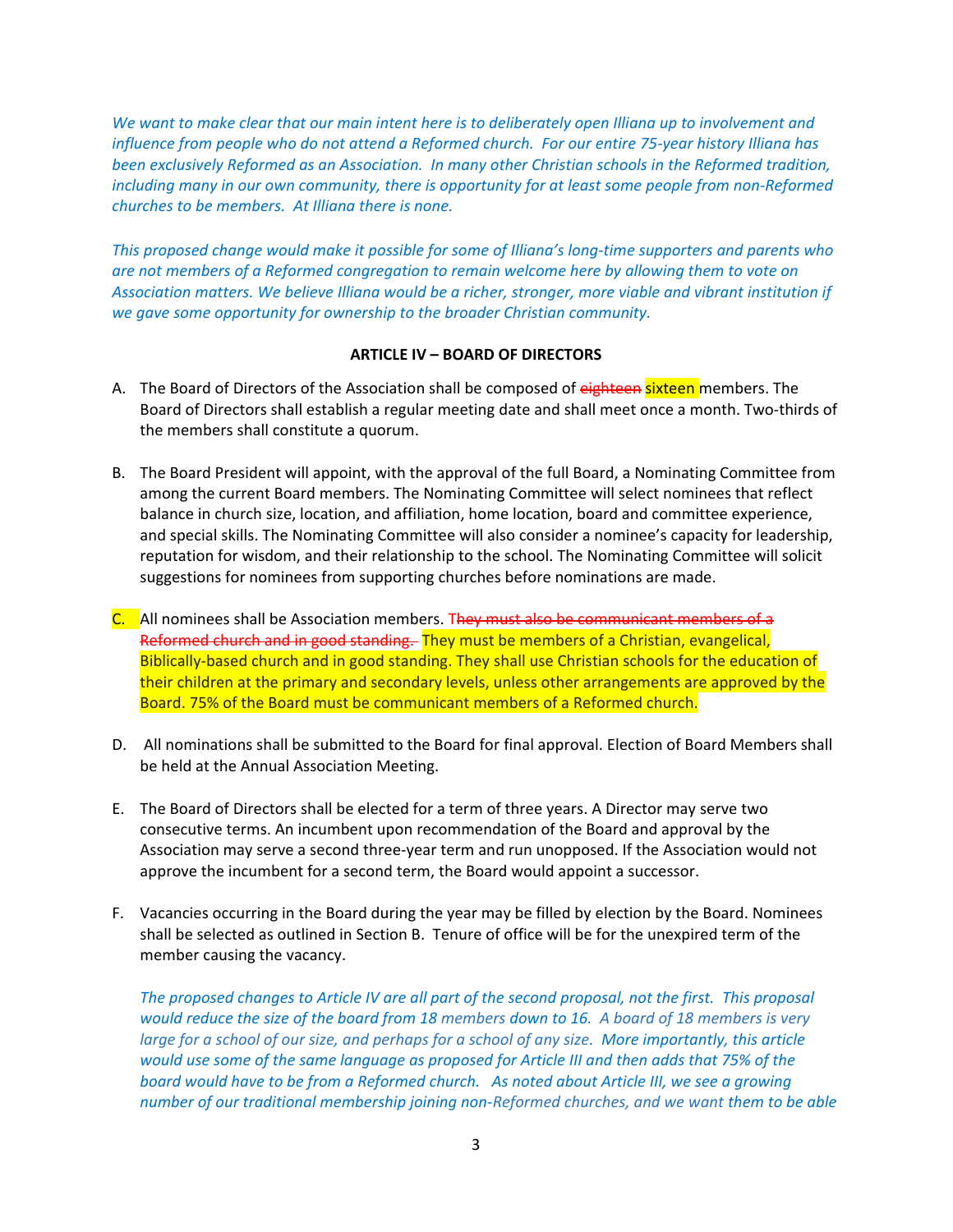*to serve on the board. This would make it possible for many Illiana parents currently excluded from board service to take a turn in a leadership role. This could significantly expand a sense of ownership and belonging to a segment of the Illiana community that has not had a seat at the table.*

# **ARTICLE V – DUTIES OF THE BOARD OF DIRECTORS**

The Board of Directors shall perform the following duties:

- A. Upon basis of the Constitution of this Association determine the various school policies
- B. Select a Principal Administrators and Staff qualified to carry out the educational policies of the school. The **Administrators** and teachers must be of Reformed persuasion. They must declare their unconditional acceptance of the fundamentals and purpose of the Society and lead a Christian life and shall use Christian schools for the education of their children at the primary and secondary levels, unless other arrangements are approved by the Board. The Principal Administrators and teachers are required to sign a written contract each year which stipulates the detailed terms and salary.
- C. Subject to approval of the Association, the Board shall devise ways and means for obtaining the necessary funds for operating the school and determine how these funds shall be disbursed. A budget for the ensuing year shall be submitted by the Board for the approval of the Association at its annual meeting.
- D. Through Committees, public meetings, promotional literature, etc., propagate the cause of Christian education in communities serving the school and through Christian Schools International promote the cause of Christian education in general.
- E. Appoint such Committees as it may deem necessary for the performance of its duties, and appoint the standing Committees as they are provided for in the Constitution. Such appointments shall be recommended by the Executive Committee of the Board.
- F. Regular meetings of the Association may be called at any time by the Board of Directors. The time, place and purpose of the meeting shall be announced in the local churches two Sundays announced to the Illiana Christian High School Association at least two weeks immediately preceding the meeting date.

*For Article 5 there are just a few changes proposed that are simply corrective. Communication is not just church-based anymore.* 

# **ARTICLE VI – OFFICERS OF THE BOARD OF DIRECTORS AND THEIR DUTIES**

A. At its June meeting, the Board shall elect from within its members for one year, the following five Officers: President, Vice President, Secretary, Treasurer, and Assistant Secretary/Treasurer. The Officers and designated school administrators shall constitute the Executive Committee.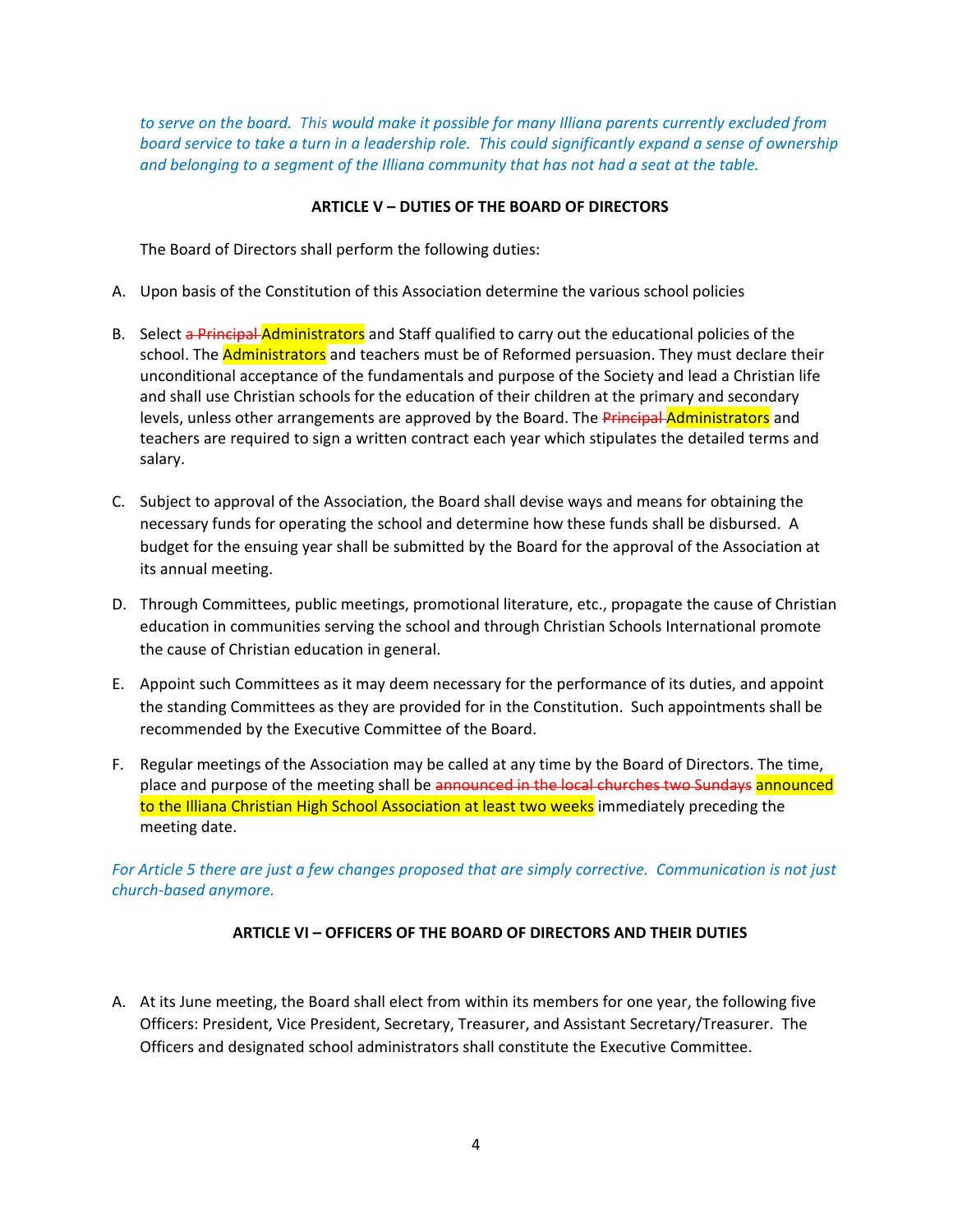- B. It shall be the duty of the President to preside at all meetings of the Board of Directors and of the Association and to enforce the rules and regulations of the Constitution. All meetings of the Association and of the Board of Directors shall be conducted in accordance with Robert's Rules of Order.
- C. The Vice President shall assist the President whenever possible in the discharge of duties. In the absence of the President, the Vice President shall take their place.
- D. The Secretary shall take care of the official documents of the Association. They shall conduct all correspondence and enter into the records of the Association the minutes of all meetings of the Association and Board of Directors after they have been approved.
- E. The Treasurer and Assistant Secretary/Treasurer shall be entrusted with the receipts and disbursements of the Association's funds. All monies received by them shall be deposited in the name of the Association in a banking institution approved by the Board of Directors, and no disbursements shall be made except by check. No payment for non-budgeted items shall be made without the approval of the Board of Directors. Officers and Administrative Staff shall be bonded as determined by the Board of Directors.
- F. The Comptroller and Treasurer shall be responsible for keeping all the financial accounts of the Association. The Comptroller and Treasurer must prepare monthly financial reports for the Board and an annual financial report for all Association members.
- G. The Board will receive an annual audit report of all financial records. The audit will be conducted by qualified personnel not directly associated with the school as employees or directors.

*For Article VI there are a few changes that replace "his, he, him" with "their, they, them". This confirms that board officer positions are open to both males and females, which has been our long-standing practice. The use of the plural pronoun is acceptable under current style standards.*

# **ARTICLE VII – COMMITTEES AND THEIR DUTIES**

- A. Educational Committee Duties:
	- 1. Consider that which pertains to the educational policies of the school and make recommendations concerning same to the Board of Directors.
	- 2. Investigate the qualifications of teachers and recommend candidates to the Board for appointment.

 3. Keep itself informed in regard to the scholastic standing and Christian character of the instruction.

B. Financial Committee - Duties:

 1. Make suggestions to the Board as to the manner in which the school is to be supported financially. Suggest the various sources of income and how monies are to be collected from these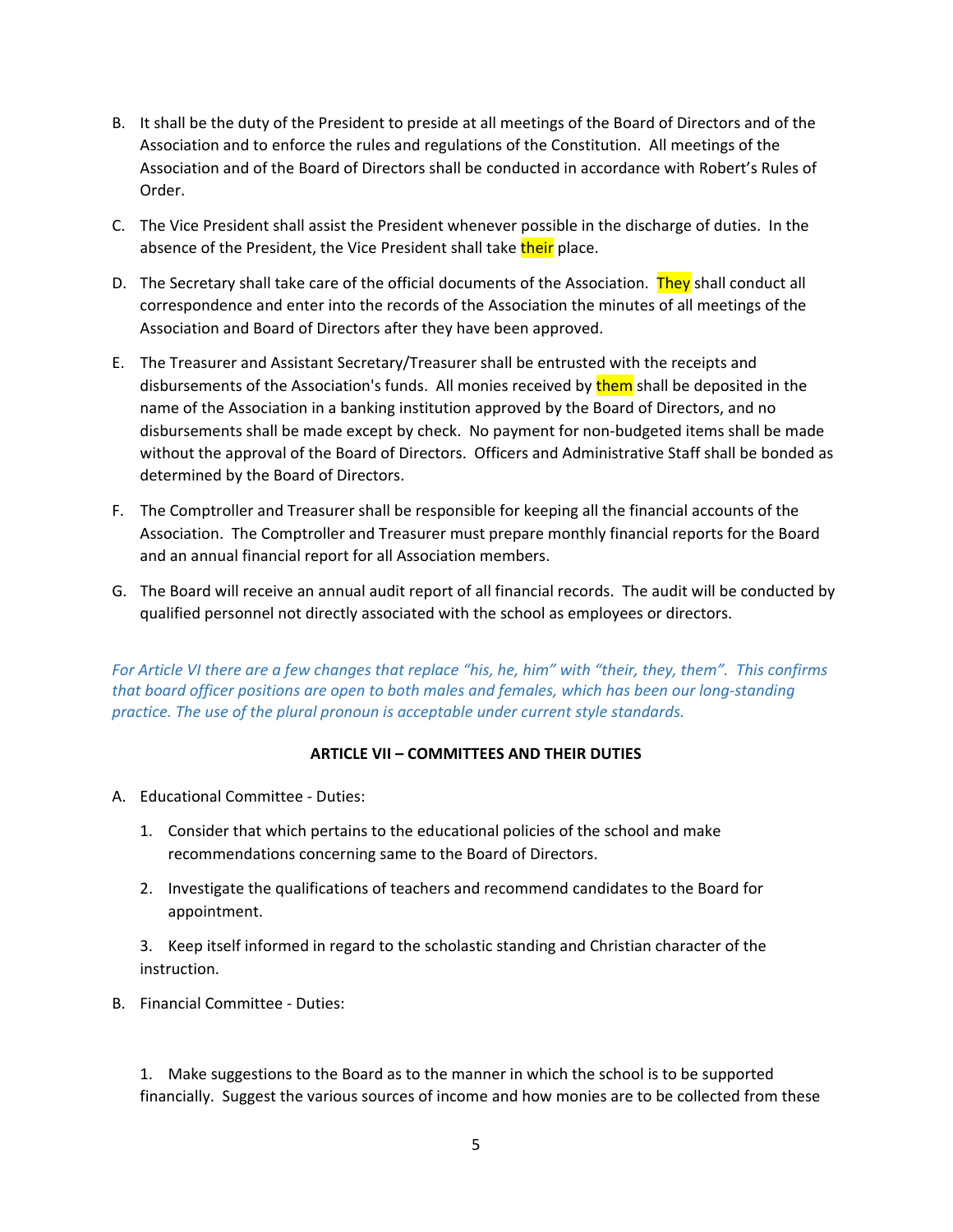sources. Make recommendations to the Board for those parents who are unable to meet the financial requirements for the education of their children in our school.

- 2. Make necessary arrangements for insurance.
- C. Admissions and Public Relations Advancement Committee Duties
	- 1. Recommend to the Board of Directors a program of action by which means the cause of Christian education is strengthened.
	- 2. Make the necessary arrangements for carrying out such a program (i.e. make arrangements for holding public information meetings and procuring and distributing informative literature.)
	- 3. Act as the student admissions committee to determine eligibility of applicants for admission to the student body according to admission policies.
- D. Building, Grounds, and Transportation Committee Duties:
	- 1. Make recommendations to the Board of Directors pertaining to the building, grounds, and transportation.
	- 2. Implement such repairs and maintenance as needed. and approve all expenditures of \$1,000 or more for building and grounds improvement, as the Board may authorize.
- E. Executive Committee Duties:
	- 1. Act on behalf of the Board in emergency situations.
	- 2. Investigate the qualifications of Administrators and Office Personnel. Make recommendations to the Board for appointment.
	- 3. Recommend Committee appointments.
- F. Admissions Committee Duties:

## Admit families according to the school's admission policies.

*Article VII names and describes the duties of Illiana's many committees. Some changes are needed to keep up with the way the work is actually being done. The existing constitution has an Admissions and Public Relations Committee, but this work has mostly been split. The marketing, promotions, and financial development work is done by Advancement. The Admissions Committee continues their current responsibilities. It is outdated to have a specific expense amount that limits the work of Building, Grounds, and Transportation. No changes are recommended for other committees.*

## **ARTICLE VIII – ORDER OF PROCEDURE OF BOARD OF DIRECTORS MEETINGS**

- A. Prayer
- **B.** Roll call
- C. Reading of minutes of previous meeting
- D. Consideration of unfinished business
- E. Report of Principal
- F. Report of treasurer
- G. Report of various committees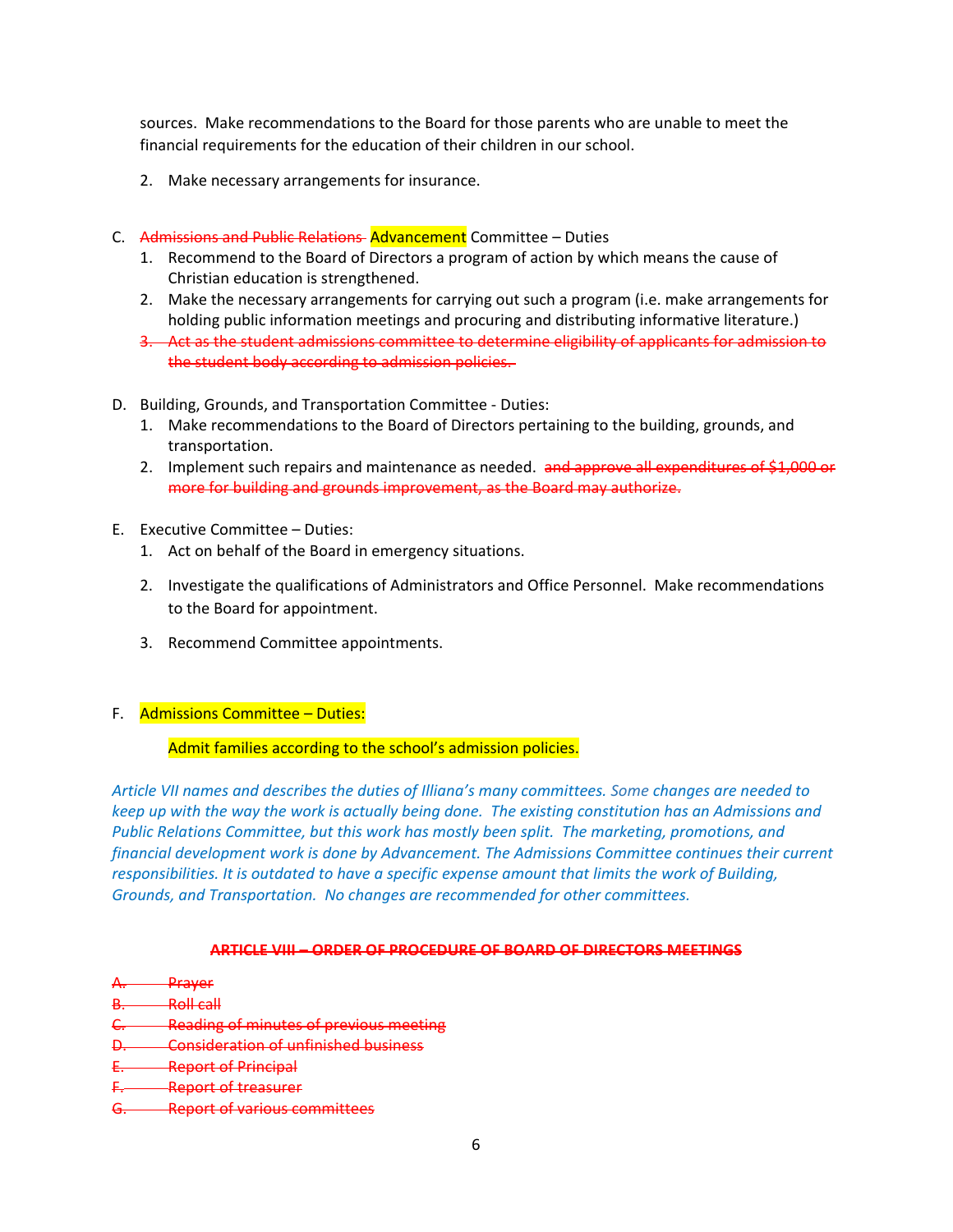# **-Consideration of new business** Adjournment and closing prayer

*Article VIII prescribes the agenda for board meetings. While all of these elements are part of each monthly board meeting, we do not believe that this needs to be in the constitution and propose that it be stricken.* 

## **ARTICLE IX – AMENDMENTS**

Article II, Article III-A and this sentence of Article IX of this Constitution are not subject to change. All other Articles of this Constitution may be amended by two-thirds vote at any meeting of the Association provided that two weeks' previous notice has been sent to each member stating the desired change. Bylaws may be added or changed in the same manner as prescribed for amendments to this Constitution.

*One of the challenges to moving forward with changes proposed in Articles III and IV relates to the statement in Article IX of the current constitution that "Article II, Article III-A and this sentence of Article IX of this Constitution are not subject to change". The Board has reviewed this condition with an attorney and has received assurance that the proposed changes are in fact acceptable. First, the proposed plan calls for the formation of a new Association followed by the merger of the existing Association into this new Association. This essentially dissolves the existing Association. Second, there is case law that indicates that one bylaw cannot limit the power to amend another bylaw, and that such a restriction is an impermissible restriction.* 

*We do not intend that Illiana become less Reformed or non-Reformed. We just want to end the exclusivity. We cherish our Reformed heritage and identity but do not feel it needs to be exclusive of other evangelical Christian voices in order to remain faithful.* 

# **ARTICLE X – DISSOLUTION**

In case of dissolution of the Association, the property and money belonging to the Association as a body shall be liquidated and donated to such Christian educational cause or causes as the Board of Directors may denote, subject to the approval of the Association.

*There are no proposed changes for Article X, nor are there any changes proposed for the bylaws. However, if Article VIII is stricken as proposed, then Articles IX and X would, of course, become VIII and IX.*

\* \* \* \* \*